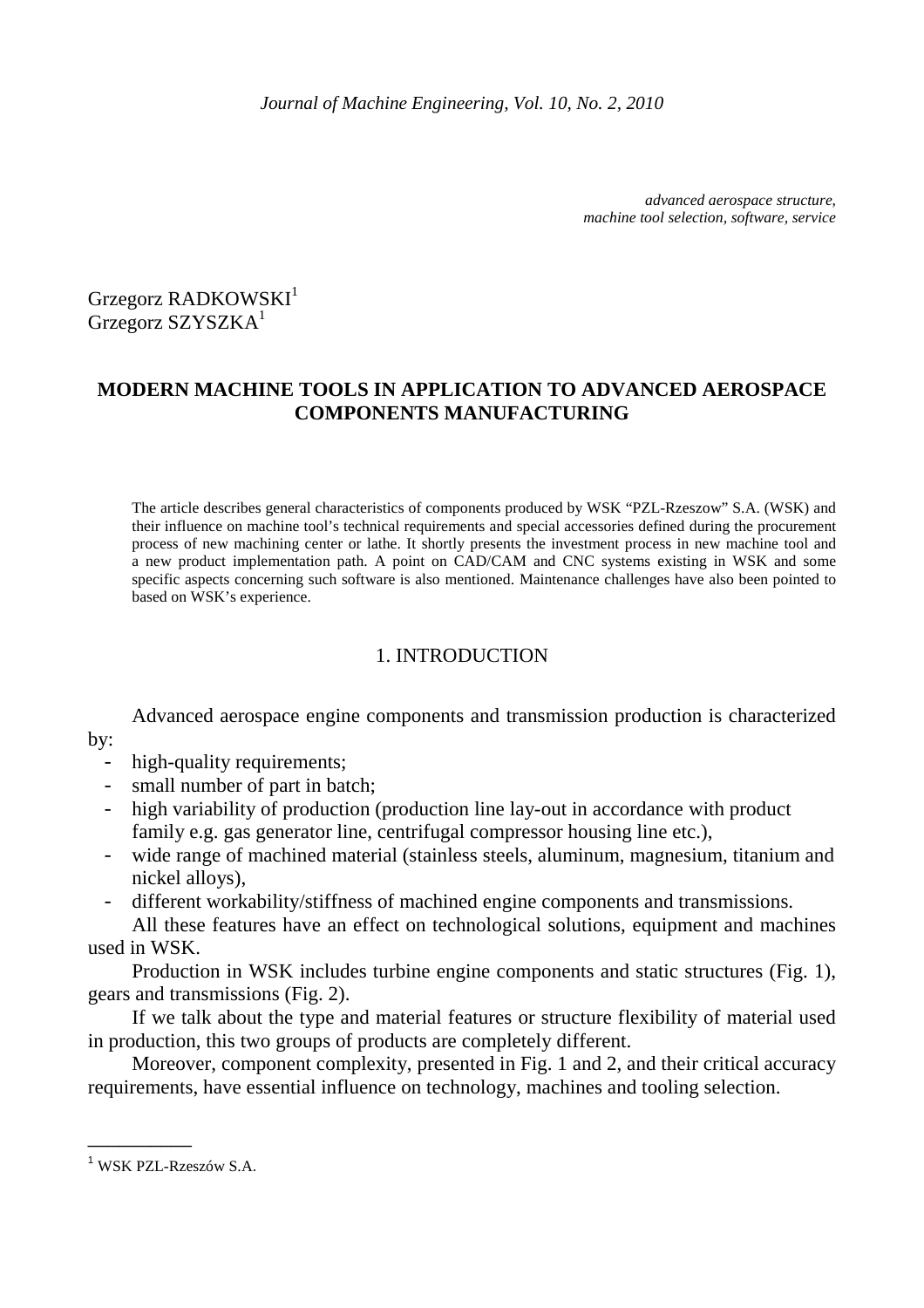Most of static structure elements in a turbine engine are made of stainless steel, nickel and titanium alloys. Stainless steel doesn't cause difficulties in machining as titanium alloys and especially nickel alloys do. Due to their low machinability, they demand applying special machine construction and equipment.



Fig. 1. Turbine engine elements processed in WSK



Fig. 2. Example transmissions produced in WSK

The transmission housing is mainly aluminum and magnesium alloys machining. Both of them belong to the group of light and easy to machine materials, however due to their large thermal expansion and applied machining methods (high speed machining - HSM) and tendency to ignition, they also prefer special solutions.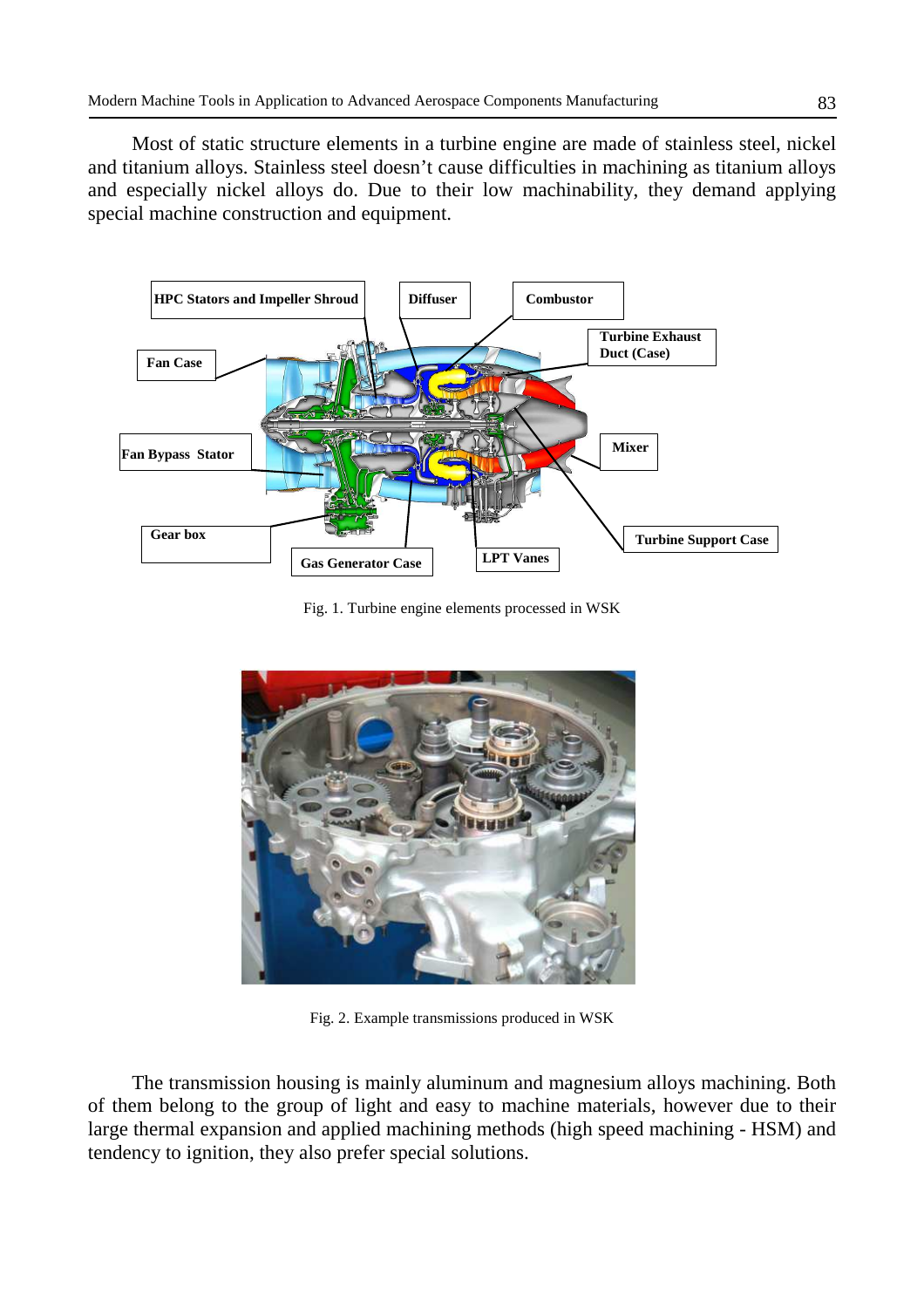### 2. MACHNINE TOOL SELECTION

 Most often the following situations have influence on the decision about purchase of a new machine tool:

- order increase of parts already in production,

- new part production implementation,
- old process modernization,

or a combination of the above mentioned situations,

At present WSK, as a company applying the newest technology and production organization solutions, invests in high automated machining centers, equipped with different kind of systems, permitting the increase in process quality and efficiency, e.g.:

measurement system – character of aircraft engine components production and parts drawing requirements, induce the application of renown measurement systems. Measurement solutions can help in process control improvement and reduce set up. Producers offer solutions in tool setting, tool breakage detection (Fig. 3a), fixture and part setting, in-cycle part measurement with automatic offset correction, first article inspection with automatic offset update (Fig. 3b).



Fig. 3. Measurement probes a) probe for tool setting, b) RMP600 high accuracy touch probe

quick machine set-up including tools, fixtures and parts,

- pallet systems installed on machining centre pallet changer and transport system (Fig. 4), both of them logically synchronized, making possible to maximize productivity in 24-hour operation system,
- quick change work holding systems quick and repeatable fixture fixing (Fig. 5),
- − coolant systems depending on needs, machine can be equipped in different, combined, coolant systems:
	- coolant through spindle system for tools with internal passage, preferred discharge pressure: minimum 70 bar,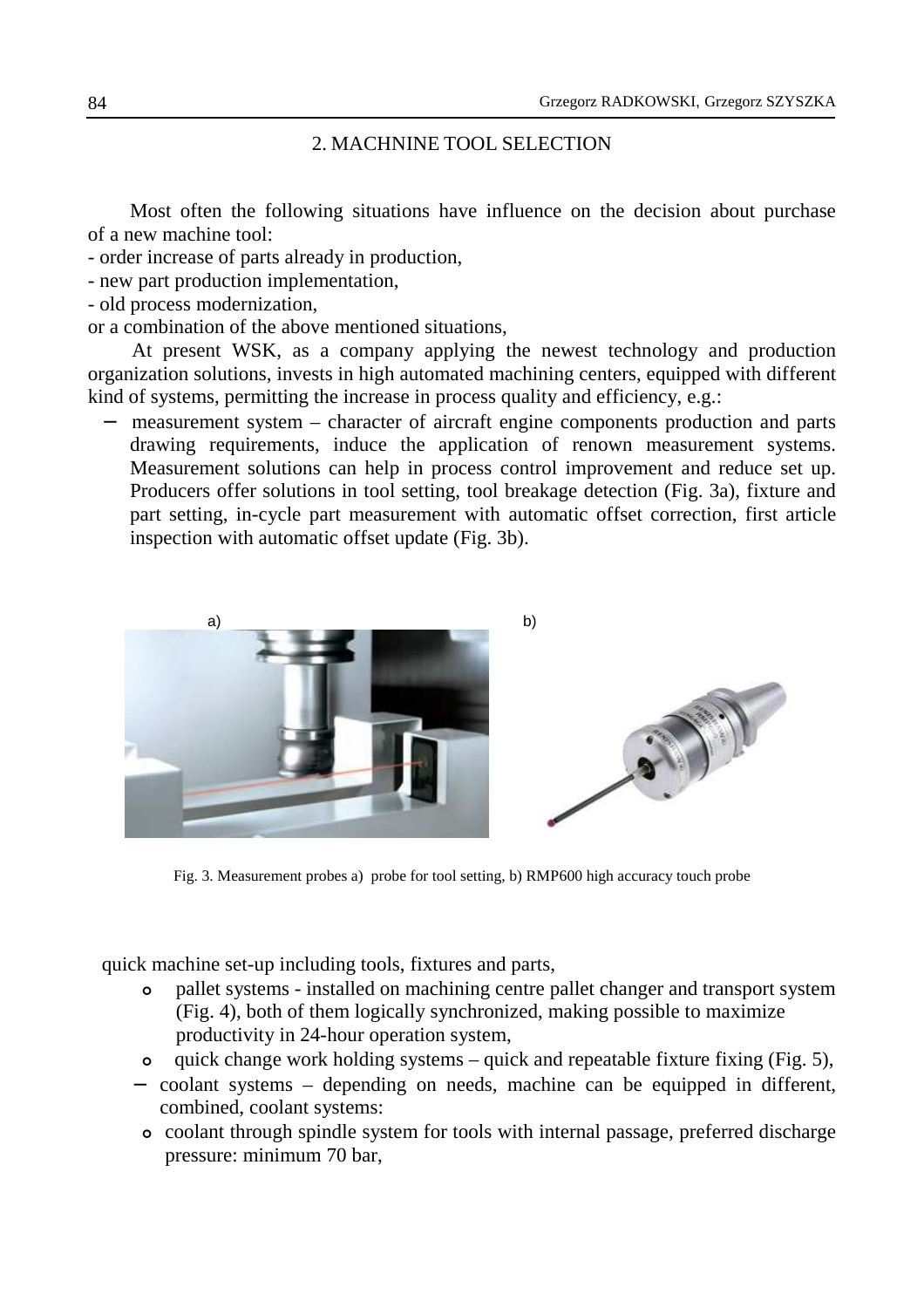- external system discharge coolant from nozzles on the milling spindle
- Niagara coolant system large volume of coolant is discharged from nozzles mounted on the machine top cover to flush chips from the pallet and workpiece. It prevents part on the pallet from warming-up (distortion) during heavy machining with large accuracy requirements,
- oil coolant system for special types of machining e.g. deep hole drilling
- bed flushing system,
- oil shot system
- coolant temperature control system,





Fig. 4. Transport system examples Fig. 5. Quick change work holding systems

- − chips conveying system for effective chips conveying and removal from the coolant, the following are applied: hinged-chain conveyor, spiral-type chips conveyor, brushing conveyor. All these types of chips conveyors allow an effective removal even of small chips, which with normal systems often bring many problems and shutdowns due to manual chip removal.
- − tool magazine depending on machining parts quantity, character and process complexity, magazine can have from 30 to 220 tool slots, securing tools for all machining operations and parts with a single load. An important factor is the maximum tool size which can be put to a magazine.

Additionally, during investment in a new machine, engineers define numerous requirements, which new machine should fulfill, e.g.:

− pallet size, load capacity of a table, max. workpiece size which all depend on parts overall dimensions and fixture size,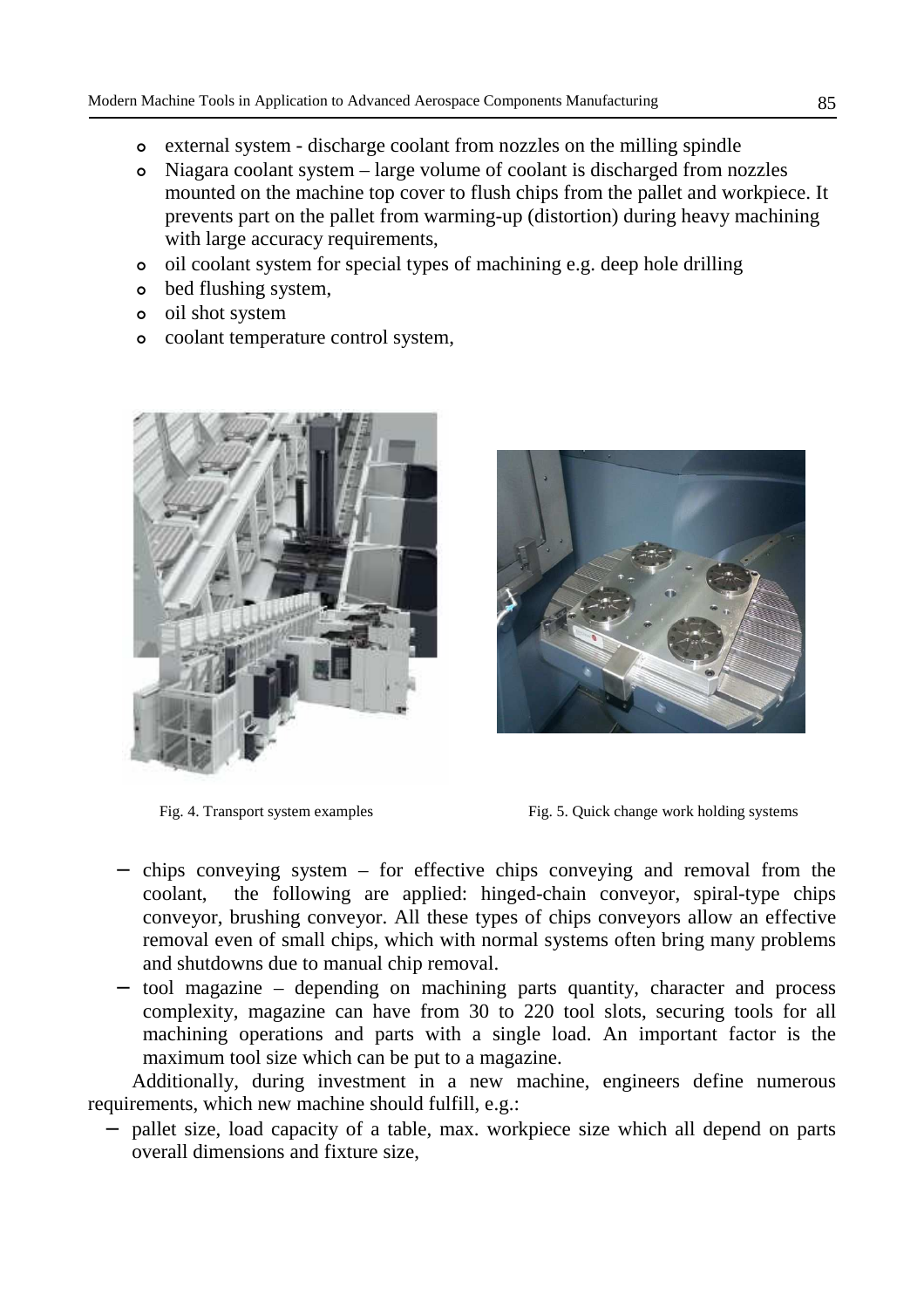- − number of control axis depending on part design complexity and the character of operations performed, a new machine centre should have from 3 to 5 controlled axis (Fig. 6).
- movement in XYZ-axis also depends on machining parts overall dimensions,
- spindle type depending on material type which the part is made of, machining parameters and power rating required for machining, the following has to be defined: type of taper, max. spindle speed, power of drive, max. torque and max. tool weight with holder (Fig. 7). High spindle stiffness, power rating and torque margin are required, especially in machining nickel and titanium alloys.



Fig. 6. Number of control axis Fig. 7. Spindle type

- 5-axis indexing milling, on intermediate angles, with head or table clamping,
- − operational requirements e.g. high construction stiffness, temperature stability (no air conditioned room),
- position and dislocation measuring systems supported by precise linear scale feedback system and digital rotary encoders,
- − elevated accuracy packets including temperature compensation systems, screws and drive cooling systems, etc.
- − high failure-free
- − Expanded and configurable CNC system with additional single-purpose software parts and operations variety, demands individual approach to software,
- − capability to operate with special tooling e.g. angle head aircraft engine components of complex design, frequently demand tools and devices, which will enable machining in difficult to reach zones. Angular heads make possible to machine with different angles, in one or two surfaces, independent of spindle orientation. Application of this type of holder with drive, demands special spindle adaptation by installing "stopblock", which positions the head and unlocks (through fuse in head arm) the drive transfer from spindle to tool which is mounted in angular head spindle,
- easily accessible machining space due to the need for applying large quantity of gauges,
- quick and competent service.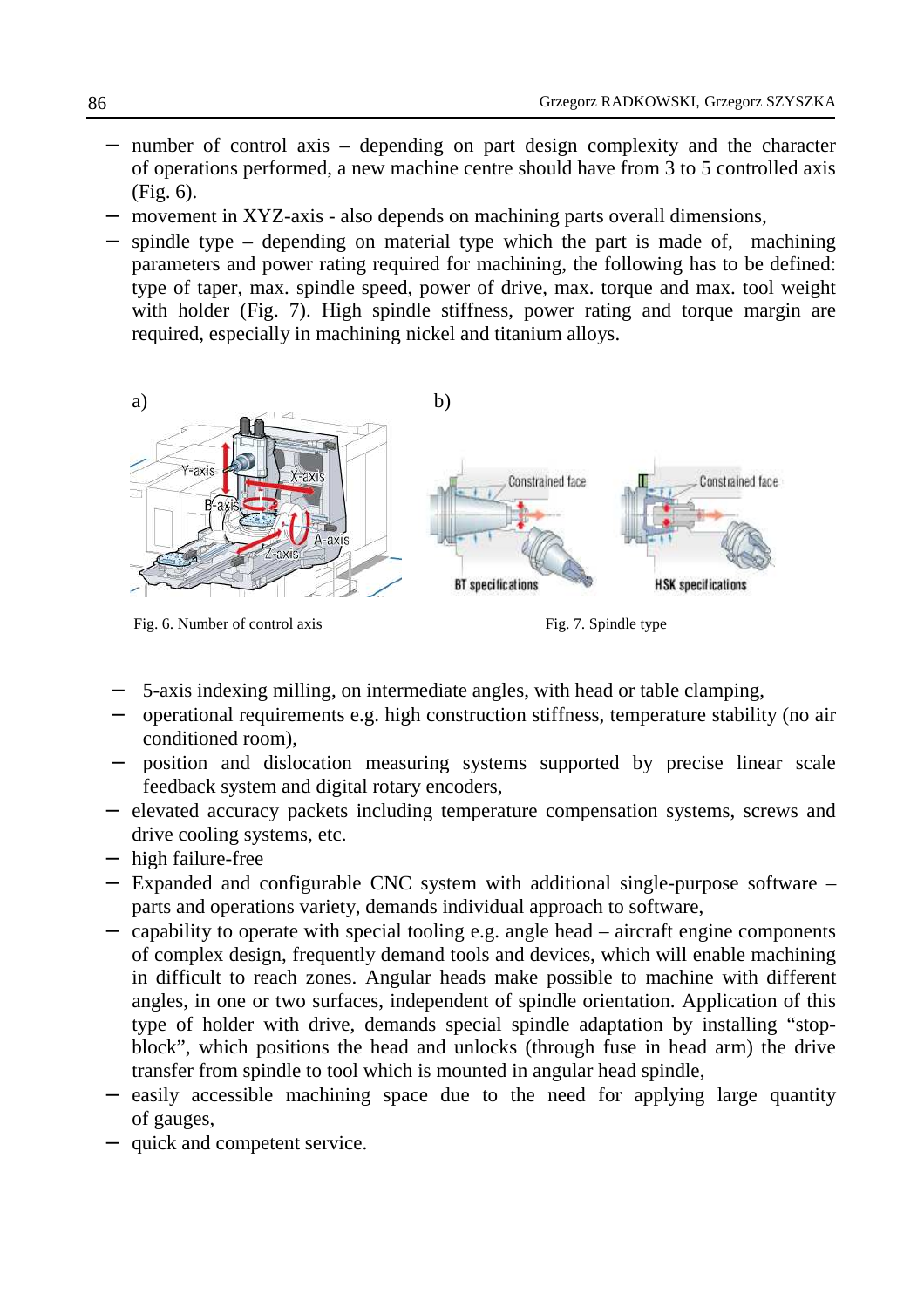Figures 8 and 9 shows 4-axis machining centre spindle with fixed angle head and example of application.

 The investments in machine tools and equipment of leading manufacturers are dependant of the design complexity of aerospace engine components and the accuracy requirements. Figure 10 shows intersection of a turbine engine compressor case fragment with indicated essential dimensional and geometrical characteristics. It presents the requirements level which machines and machining process should fulfill. Fundamental for engine non-failure operation dimensions and geometrical tolerances are often difficult to reach even with the application of high quality machines.

After being accepted by WSK's customer, production process is prepared to be started. The process engineers use technological conditions contained in technical specification to define the requirements the machines need to meet. For this purpose a preliminary outline of technological process is created. At this stage suppliers mentioned above, who offer modern machines, may play an important role in the preparation of the process. They may choose one of two possible ways of implementing a machine and new process into production.



Fig. 8. 4-axis milling center spindle with "Stop block" and angle head

- 1. The delivery of the machine and the process is done through close cooperation in developing the process. Centers of excellence of machines' producers are used in this process. Process engineers of both parties define machines together with all the equipment, systems of automatic operation, technological set, devices, cutting tools etc. When the agreed quantity of consistent parts are produced by the machine's producer and after their quality reception, the machine and the implemented process are delivered to WSK. Depending on the complexity of the process and the requirements of the new machine, the period of time from the beginning of cooperation with a selected machines producer to delivery of the ready-made technological solution could last even up to 12 months.
- 2. The delivery of the machine by strictly specified requirements. When this way is chosen, the process engineers from WSK play main role in the process. Together with creating the technological process of a particular part, the process engineer defines technical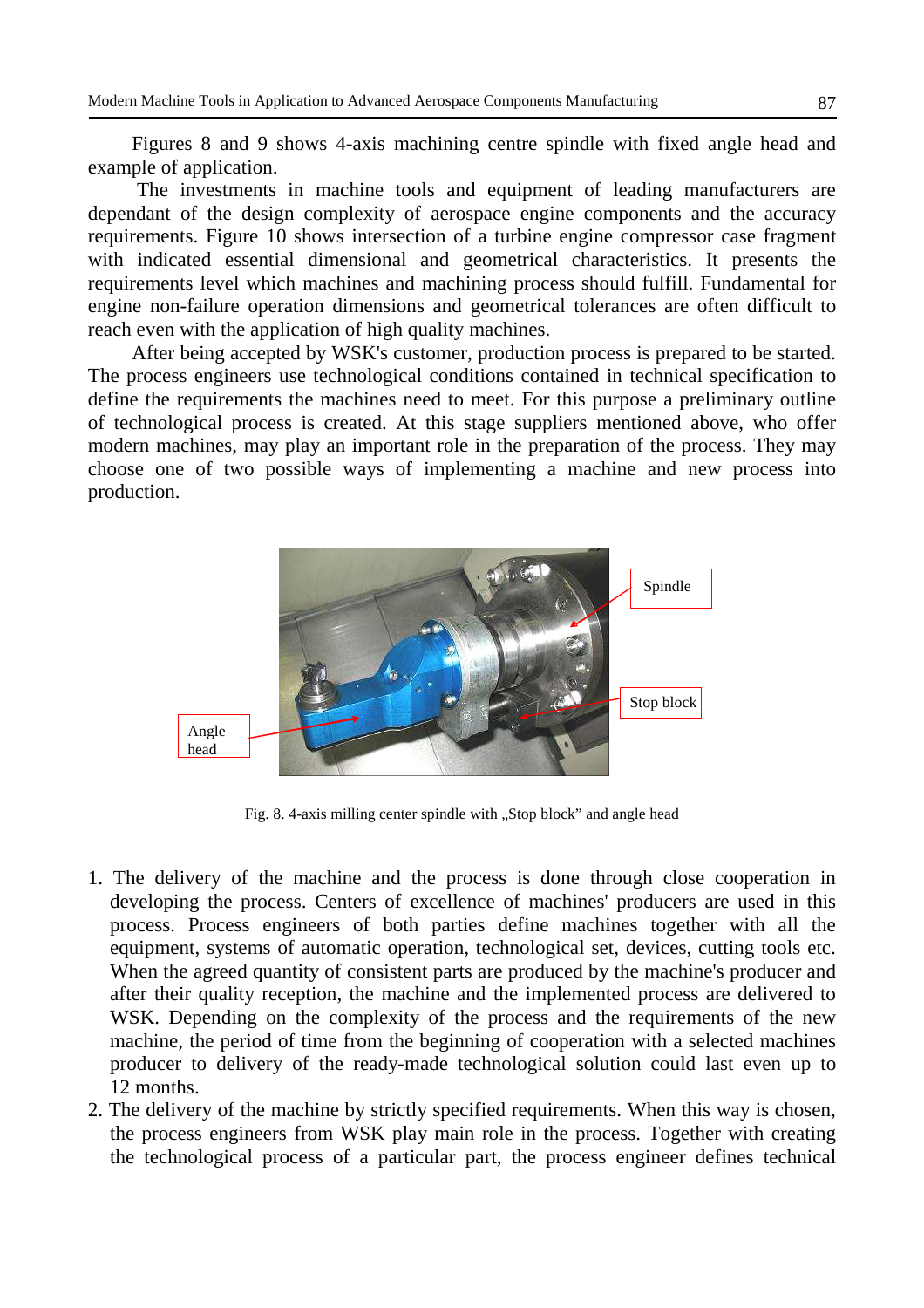requirements that must be met by new machine in order to carry out its assignment. Those requirements are enclosed to the enquiry to the producers of the tooling machines.



Fig. 9. Angle head in application to bearing mounting machining



Fig. 10. Intersection of turbine engine compressor case assay with main dimensional and geometrical characteristics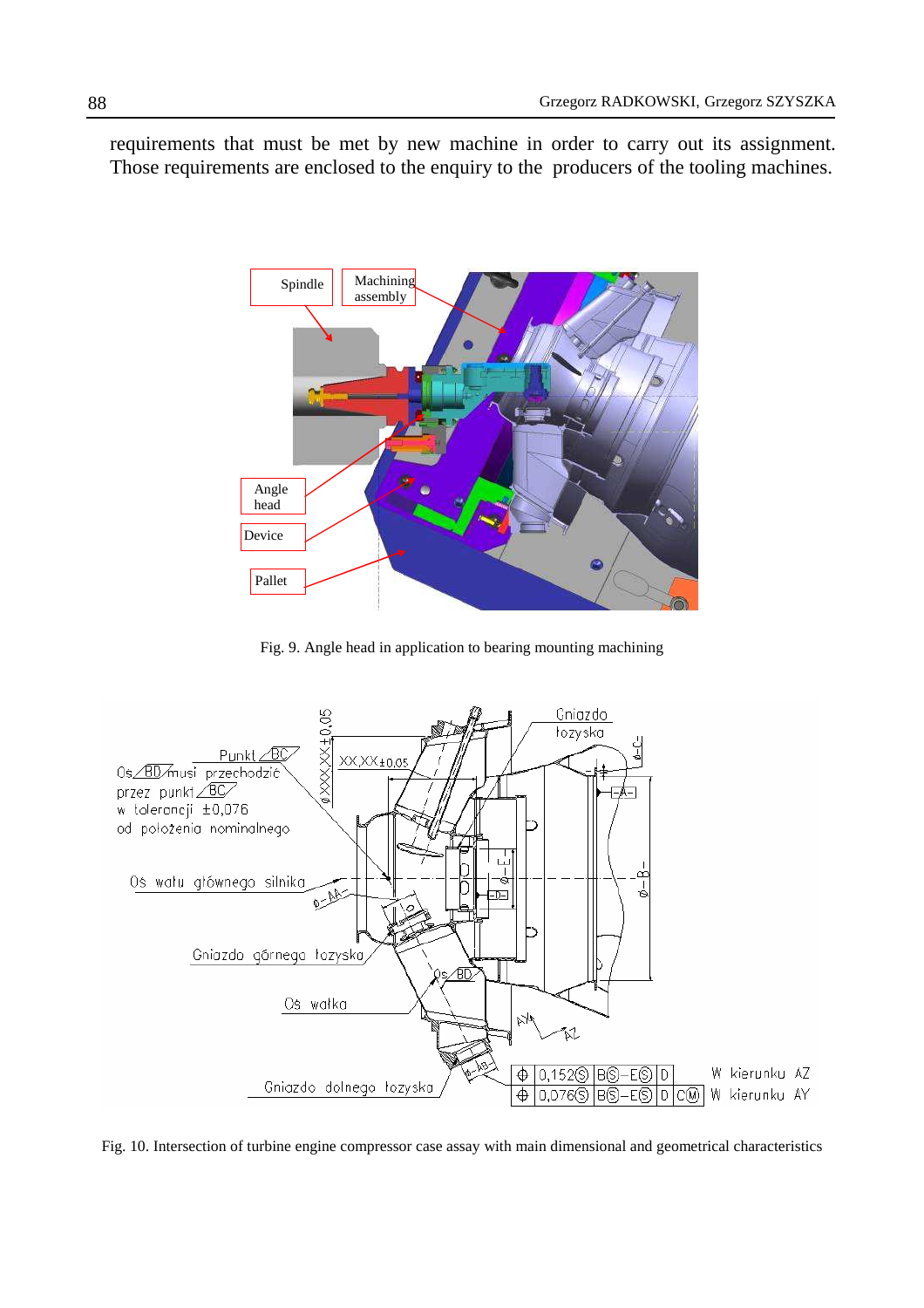When the best offer is chosen, further consultations are undertaken in order to determine the final shape of the machine. The preliminary reception of the machine takes place at the producer's place. It's done in the presence of WSK's process engineers with the instrumentation and a semi-finished product chosen by him or her. If the process engineer decides that the machine meets the technical requirements specified in the purchase contract, the machine is delivered to WSK. The new machine is equipped with previously defined instrumentation and tools and the implementation of new technological process can be started. A technologist, a programmer and an operator take part in the implementation process. They all have to decide that the machine meets all the requirements, the technical conditions defined in the contract and then the reception protocol of the machine can be signed. The whole process of choosing and purchasing a new machine (from formulating technical tasks do signing reception protocol of the machine) is supervised by special commissions, that study the influence of the machine on the environment, human health and industrial safety. The period of time between the decision about starting the production of a new product to manufacturing a consistent part on the machine is similar to the one described in the first point and comes to about 12 months.

The time required to start a new production is much shorter when the part is to be manufactured on a machine, which already is a property of the company. Including time needed to prepare technological documentation, design documentation of the instrumentation and tests, creating the instrumentation and tests and implementing the production, we can assume that the production process will be implemented in approximately 6 to 7 months.

When the purchase of a new machine is forced by the increase in the number of manufactured parts, the waiting time depends mainly on time required to conduct procedures connected with the enquiry, the analysis and consultation of the offer, which takes 1 to 2 months and on time necessary to deliver a new machine and implement it into production – 6 to 12 months, depending on the machine producer's production capacity.

The procedure described above contains numerous 'if the machine meets specified requirements' expressions. The experience shows that during both, preliminary reception at the producer's and the final reception at the production unit, there may be many objections, which make it hard or even impossible to implement the production fast. Those objections may be:

- lack of machine design changes determined previously
- special equipment which is inconsistent with the specification or doesn't work properly
- mistakes in the configuration of the CNC's controller parameters, which appear in particular situations, eg. functions of correction and radius of a tool
- the necessity of purchasing extra functions of control system, which weren't taken into consideration in the offer
- extended technical reception caused by the negative results of static and dynamic measurements (standards, lasers) and tests according to contractual settings (eg. work test on the tool)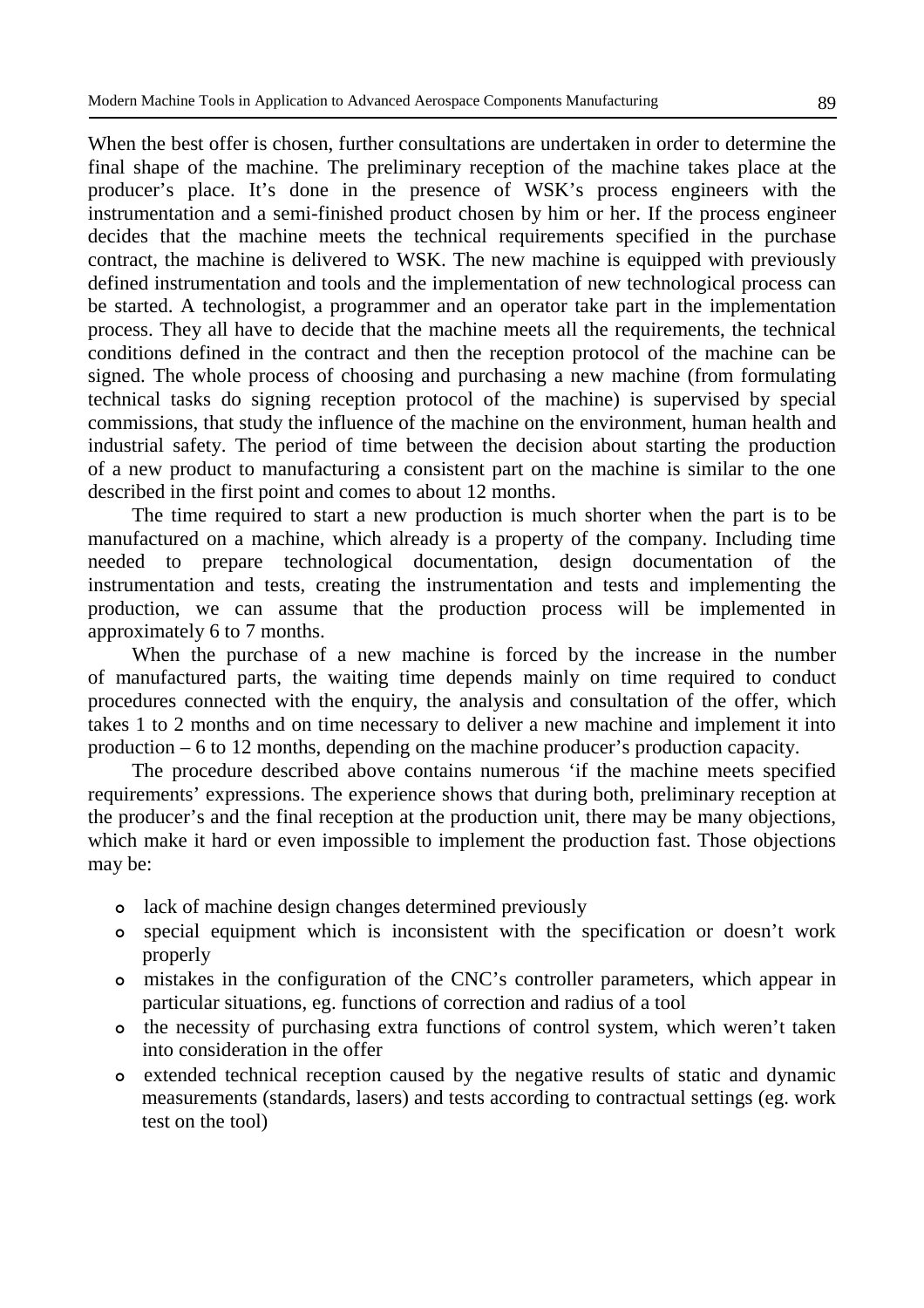- delays in the implementation of post-processes for CAM system, particularly when they are produced by outside companies; often the necessity of correcting NC program manually
- despite taking part in trainings, the operators' experience with the new machine is limited
- long waiting time for the service support with non-typical problems, especially concerning 5-axis tooling and configuration of control system's parameters; the necessity of waiting for the information directly from the factory or central service

 Furthermore, even if the inaccuracies are removed and the first series of parts is manufactured perfectly with good results, there might be situations (which has already taken place in WSK) that another series has some dimensional deviations. They were still tolerable but the following series were inconsistent with the drawing requirements.

### 3. MANUFACTURING PROCESS SOFTWARE

Due to the diverse production profile and the task type machines, WSK applies machines from many producers, which minimize offer for NC systems. In that situation, full unification of NC systems was impossible.

The main NC systems applied in WSK include products from many of the major CNC control suppliers and their variables. If we multiply that by all versions and varieties resulting from different configurations of formally the same control systems which cooperate with different machines, we get a large variety of solutions.

This situation is disadvantageous and increases the requirements of CNC programmers, CNC operators and process engineers who are responsible for the implementation of the new processes and production processes.



Fig. 11. Typical modern CNC controls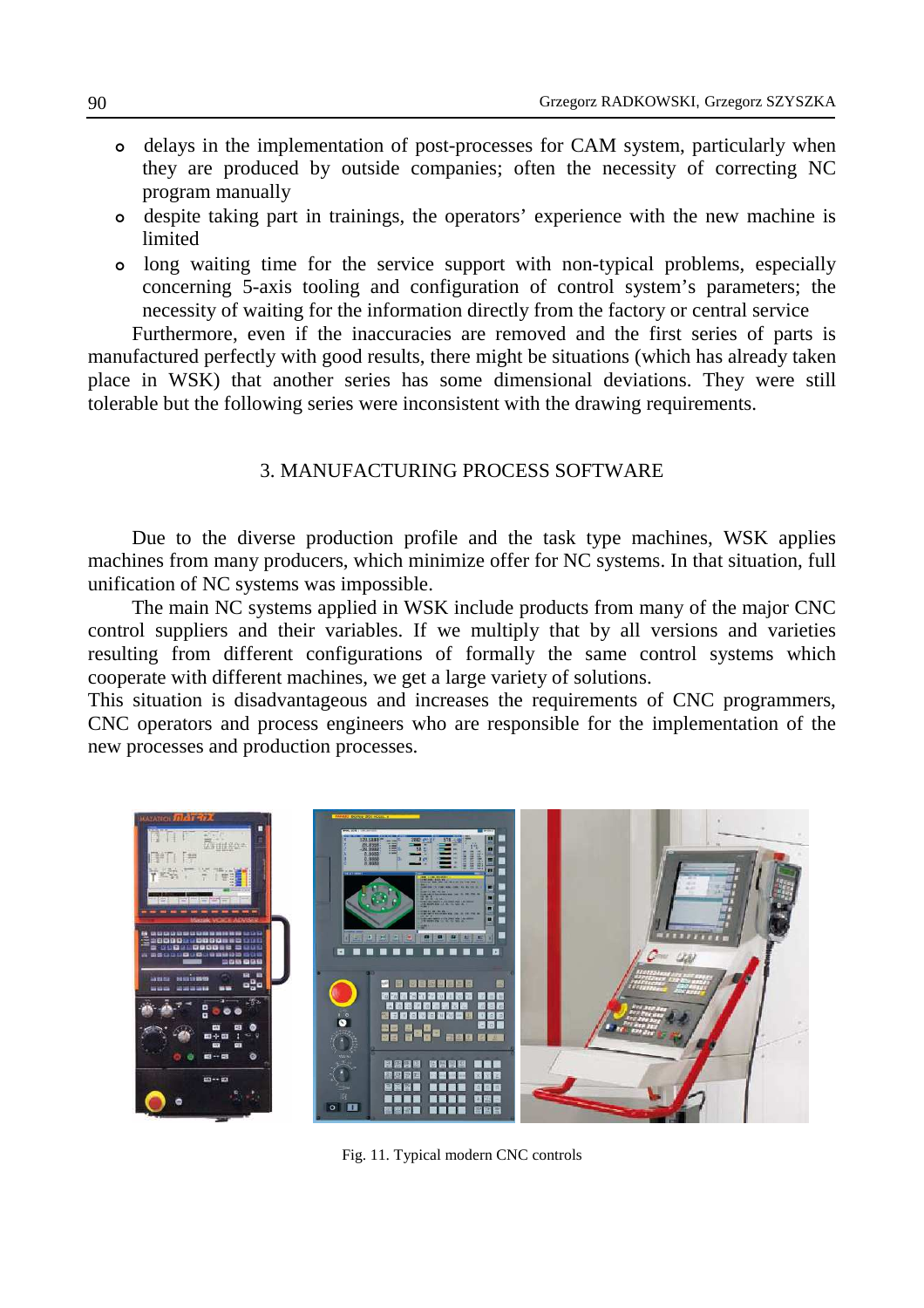All NC systems mentioned above are programmed in EIA/ISO code, which is a standard in WSK. It partially compensates the lack of unification and allows, after necessary modifications (e.g. M-codes' changes), to run program on machines with different NC system.

At the stage of the RFQ process, the CNC programmer and the process engineer define detailed options of the control system as well as additional software and equipment.

Range of additional options depends on basic equipment, which is provided by a machine manufacturer and on manufacturing process requirements. Typical additional options are:

- additional coordinate system bases of machining part  $G54.1P(1\div 48)$ ,
- stiff threading cycles,
- drilling and boring cycles,
- three-dimensional coordinate system transformation function G68, used on 4-axis machining centers to program and set angular heads,
- special cycles for 5-axis machining centers (TRAORI, dynamical offset, machine geometry dynamical correction, etc),
- extra variables –#XXX macros, necessary to use measuring probes,
- increased number of correctors in tool table compared to storage capacity (in machining program tools often have a few correctors assigned),
- extra M-codes (to enable program annexing of measuring probes or oil mist extract etc.)
- spindle and servomotors charging monitors, with possibility of active control for chosen tools,
- extra software for measuring probes and tool measuring system,
- cooperation with automatic tool setters and identification systems, etc.

In WSK, NC machines are being programmed by indirect method i.e. CAD/CAM systems and dedicated postprocessors.

UG NX4 and diminishing GTJ system are used as CAD/CAM systems. Preparatory work of complex system is ongoing supported by Catia v5, which is used by main bussiness client. Main task of that system is to create and manage technological documentation, including CNC software.

The choice of technological software isn't accidental. Both CNC software and CAM system has to keep particular conditions:

- compatibility with valid standard (e.g. Renishaw software "Inspection Plus" and "Tool probing",
- programming rating and facility, programming automation,
- flexible configuration,
- advanced machining strategies (residue treatment, plunge, streamline, 5-axis simultaneous machining with the tool axis control)
- expanded tool library,
- machining parameters library,
- advanced graphic simulation of machining and machine operations,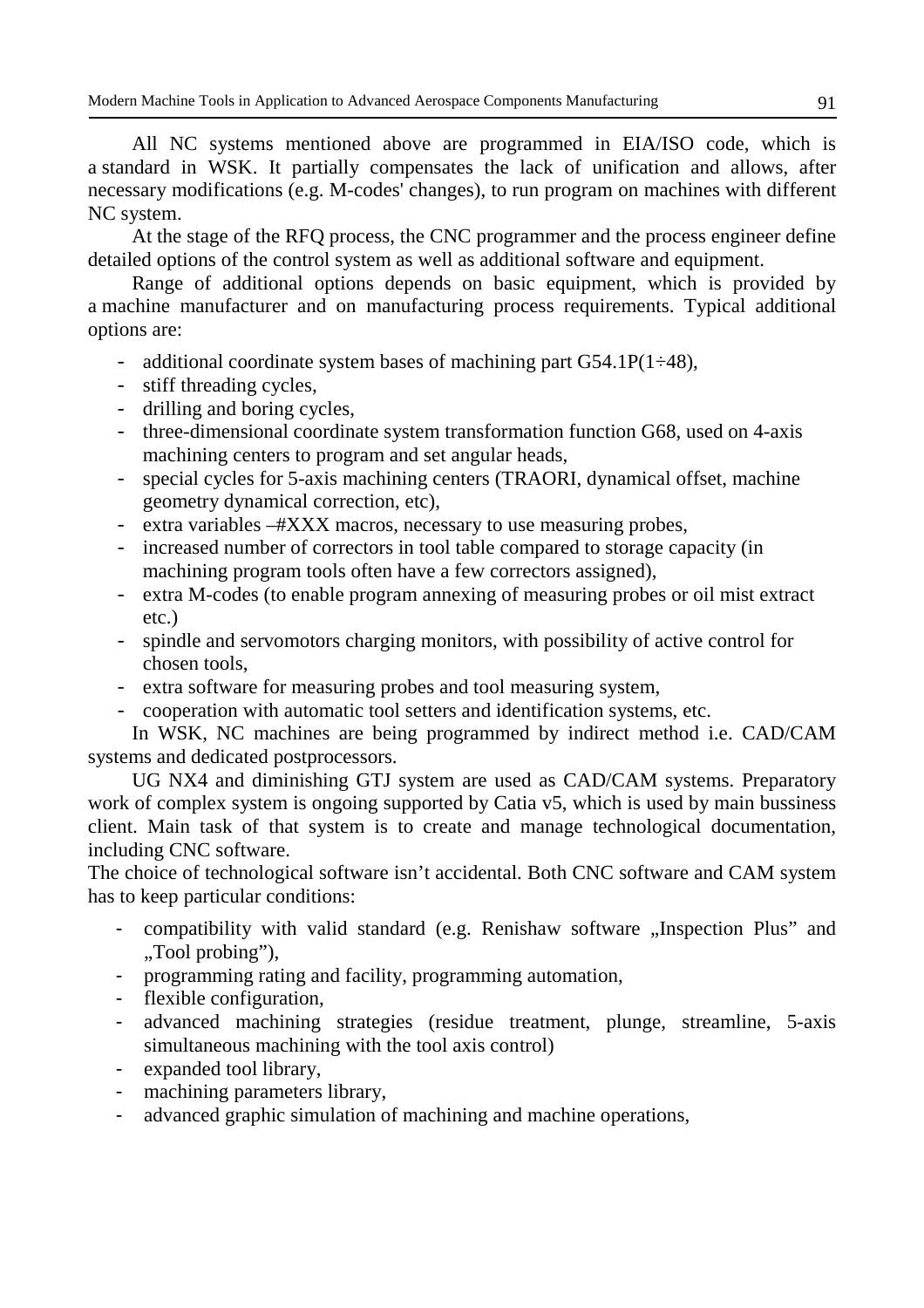

Fig. 12. Tool path analysis in CAM system (UG NX4)



Fig 13. Tool collision analysis using machine model, fixture, tool and machining assy (UG NX4)

Even the best, the most effective, user friendly CAM system with advanced procedures and functions to help projecting machining processes is practically useless, when we don't have postprocessor for a machine centre.

Once, postprocessors were ordered together with machines, however due to the negative experiences in this area (requirements incomprehension by supplier, long period of initiating, large engagement of our workers) it is not longer maintained. At present, this solution is avoided and postprocessors are being created in WSK by programmers.

Nowadays, machining simulation, is limited to CAM system by tool path verification. Configuration of UG NX4 system makes possible to verify machining process propriety to a limited degree. Actually the collision analysis tests with 3D machine models are being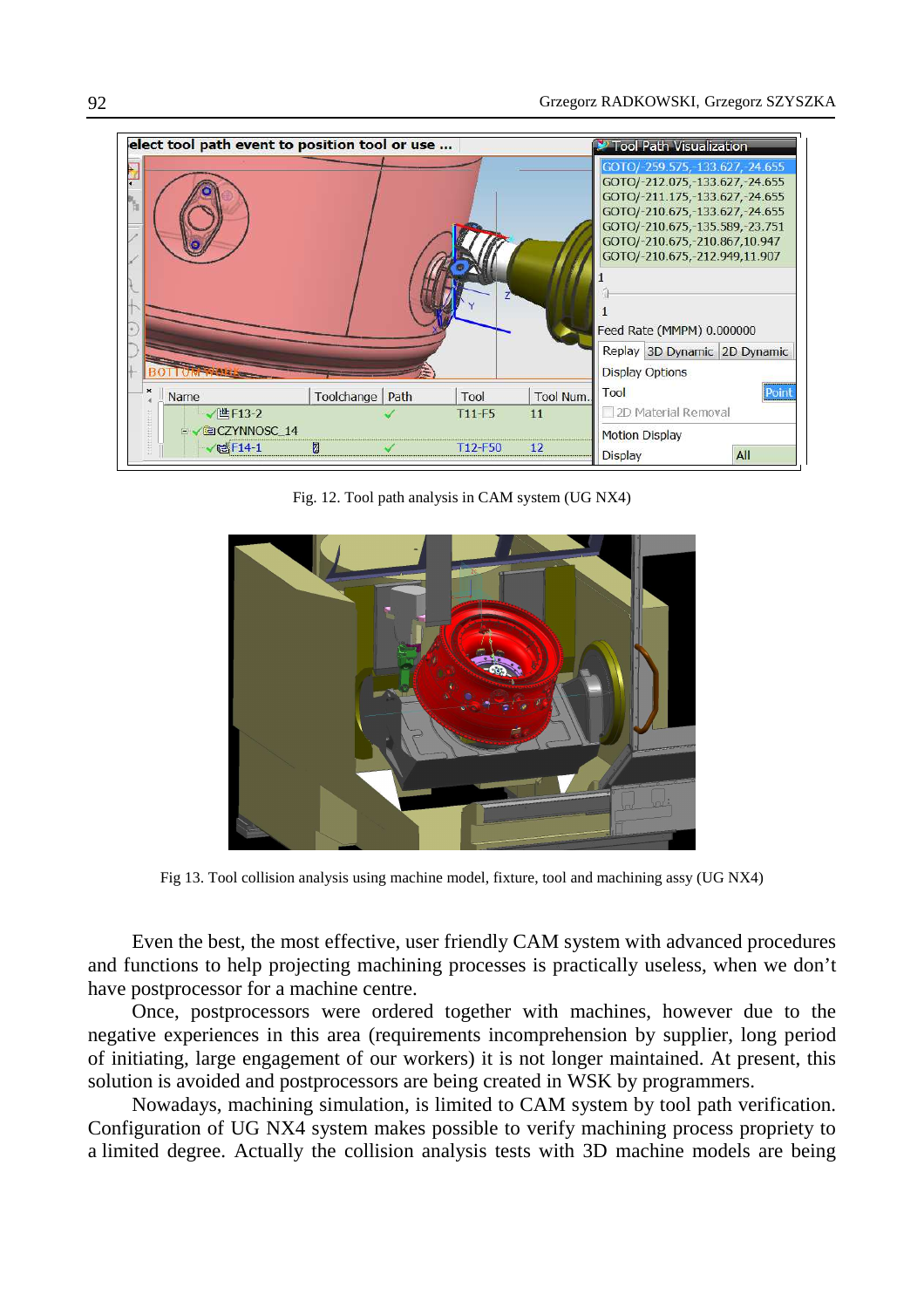conducted. It is applied to machining complicated assemblies in hard to reach places by special tools. 3D machine models are one of the contract requirements for new machine.

The final CNC program implementation takes place on a machine with the use of a machining part model, where the final verification of the program takes place.

It is not an optimal solution, which is why software purchasing and creating machines database is planned. It will make possible to simulate the CNC code on a "virtual machine" with real machine kinematics.

The example of tool application to machining simulation are shown in Fig. 12 and 13.

### 4. MAINTENANCE CHALLENGES

The important criterion in choosing of a machine producer is service provided by this producer. Specialist's support and wide experience has a significant influence on high efficiency and the time of machine's life. Both positive and negative experience in this field inclines that a special attention will be paid to:

- location is manufacturer's service situated in the region/country
- time of reaction on notification of problem in some cases it took one month time from notification, which lowers new machine's efficiency,
- service's competences and their effectiveness well known from ongoing cooperation, commendable or discredited
- the costs of service may be formed depending on negotiated conditions contained in contract of purchase and they are different for individual manufactures,
- the complexity of service when the machine includes equipment of different companies (the measuring probes, the IT systems, mechanics), in the case of its defect, the manufacturer of machine tool didn't feel responsible for service delivered equipment, in spite of the fact that the contract included it also. The equipment of machine tools with measuring systems is the most general example. Both the manufacturer of machine tool and the manufacturer of measuring probes were convinced that the other side should be responsible for costs of service,
- extra services e.g.: extra, free control of machines at the end of the time of guarantee,
- availability of exchangeable parts in longer period of time the older tools, despite long life time, can be steel useful. Availability of exchangeable parts for older machines as well as the expert's professional knowledge, can make the time of machine's operation much longer.

In the time of first use and operating new machines, we cannot avoid appearing problems:

- − problems with precision e.g. linear scale damage, lack of dimension repeatability in longer period of time,
- − problems with special equipment e.g. with instrumentation for calibration of measuring and tool probes,
- − inappropriate setting of the CNC parameters steering for programming in EIA/ISO,